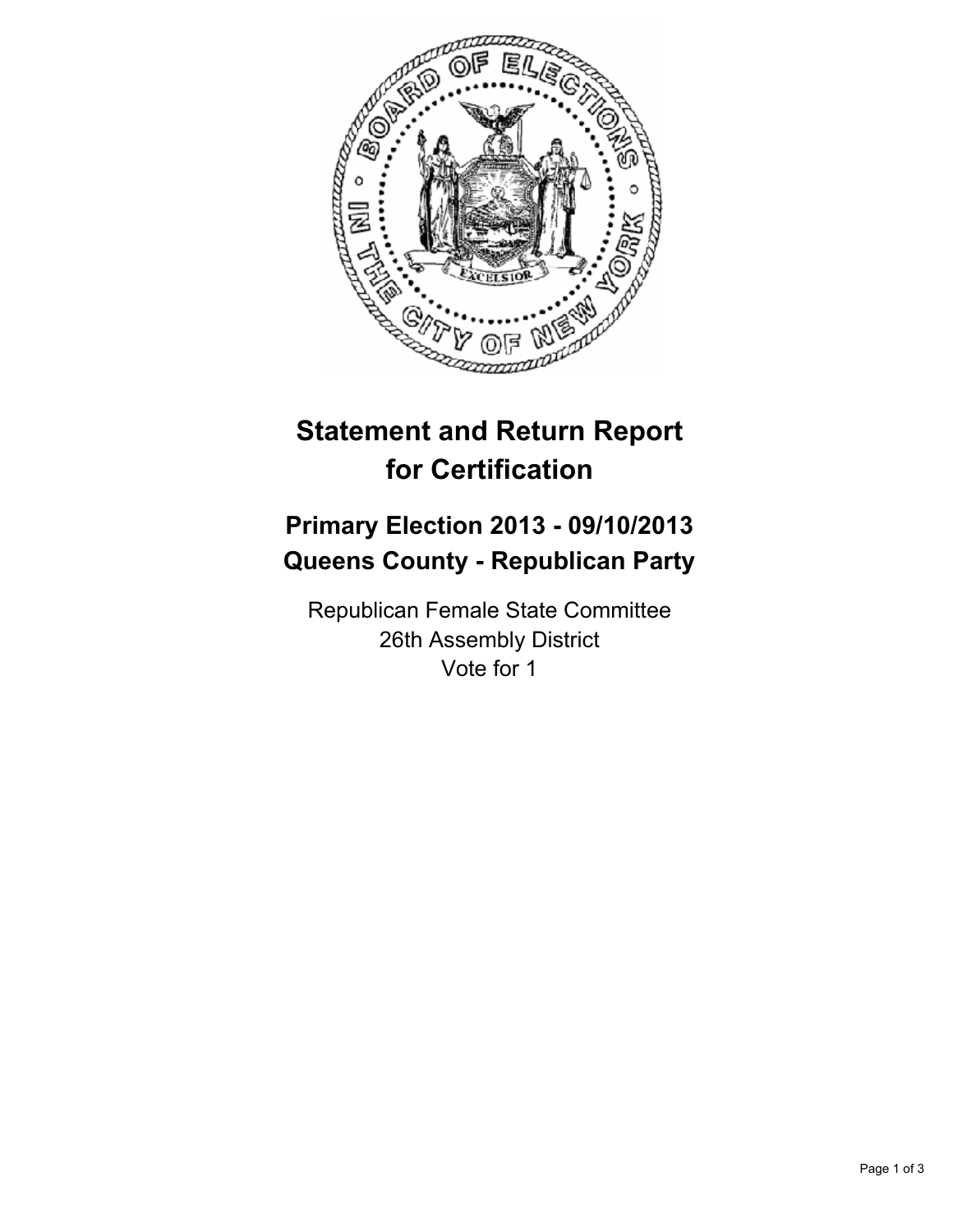

### **Assembly District 26**

| <b>Total Votes</b>     | 1.792    |
|------------------------|----------|
|                        |          |
| <b>JUDITH D. STUPP</b> | 823      |
| ANNEMARIE S. DEVLIN    | 969      |
| AFFIDAVIT              |          |
| SPECIAL PRESIDENTIAL   | 0        |
| <b>FEDERAL</b>         | $\Omega$ |
| ABSENTEE/MILITARY      | 120      |
| <b>EMERGENCY</b>       | 9        |